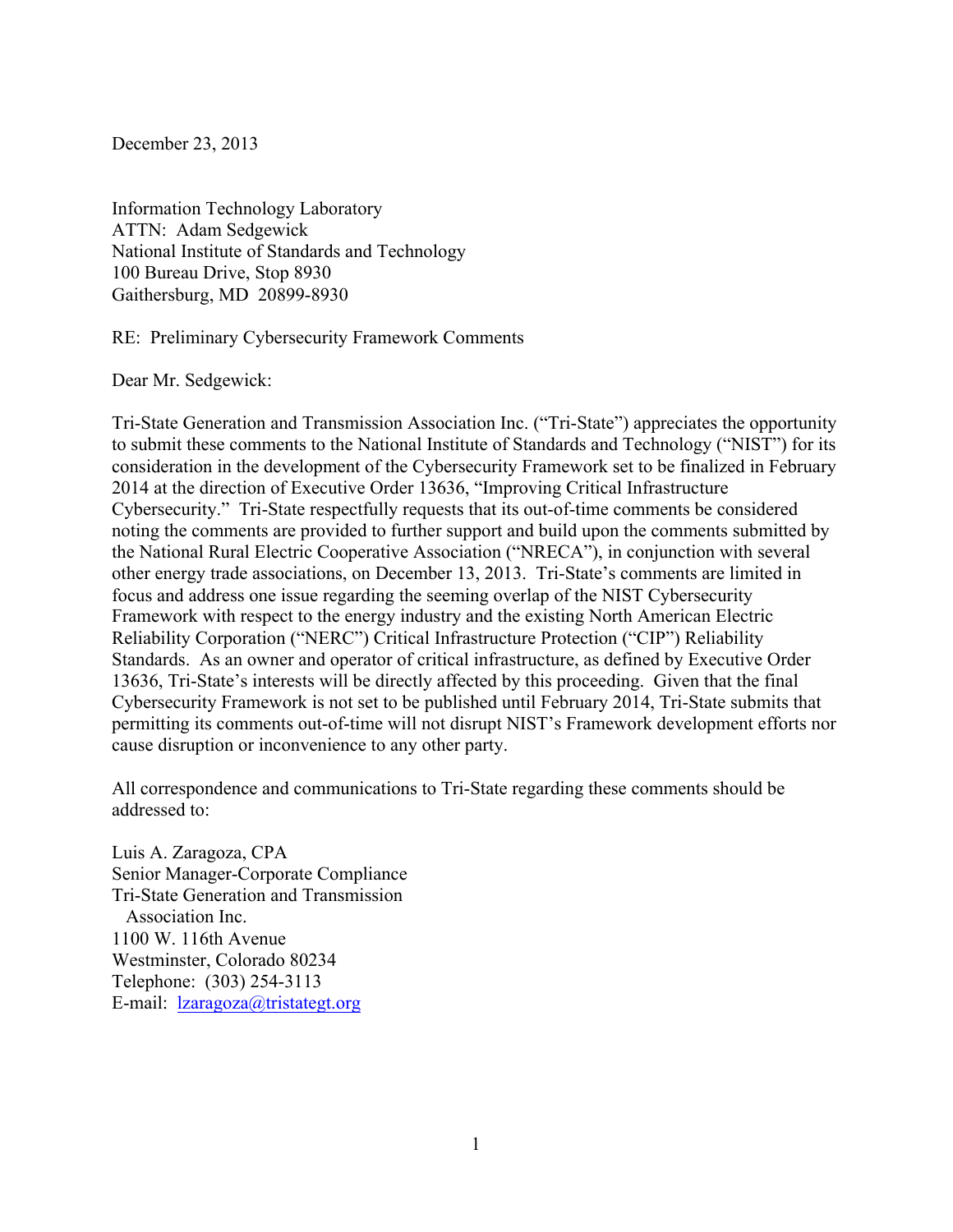Telephone: (303) 254-3277 Timothy Woolley Assistant General Counsel-Regulatory Affairs Tri-State Generation and Transmission Association Inc. 1100 W. 116th Avenue Westminster, Colorado 80234 E-mail: twoolley@tristategt.org

E-mail: kc@dwgp.com nmk@dwgp.com<br>and Kristen Connolly McCullough Natalie M. Karas Duncan, Weinberg, Genzer & Pembroke, P.C. 1615 M Street, NW Suite 800 Washington, DC 20036 Telephone: (202) 467-6370

915 L Street<br>Suite 1410 E-mail: smn@dwgp.com Sean M. Neal Duncan, Weinberg, Genzer & Pembroke, P.C. Sacramento, CA 95814 Telephone: (916) 498-0121

 Tri-State is a cooperative corporation headquartered in Westminster, Colorado. Tri-State's primary functions involve the generation, transmission, transformation and sale of electricity at Nebraska, New Mexico and Wyoming. Tri-State operates in five Balancing Area Authorities: Nebraska Public Power District and Public Service Company of New Mexico. The member wholesale to its 44 member-owner distribution cooperatives within the states of Colorado, PacifiCorp, Public Service Company of Colorado, the Western Area Power Administration, the systems serve approximately 1.4 million consumers with load in both the Western and Eastern **Interconnections** 

 and therefore is not a "public utility" as that term is defined in Section 201(e) of the Federal Power Act.<sup>1</sup> Tri-State is included on the NERC compliance registry for multiple functions. As a result, Tri-State is subject to all applicable NERC Reliability Standards, including the CIP Reliability Standards. Accordingly, Tri-State has a direct and substantial interest in this Tri-State has outstanding debt with the U.S. Department of Agriculture's Rural Utilities Service

 $\overline{a}$  1 16 U.S.C. § 824(e).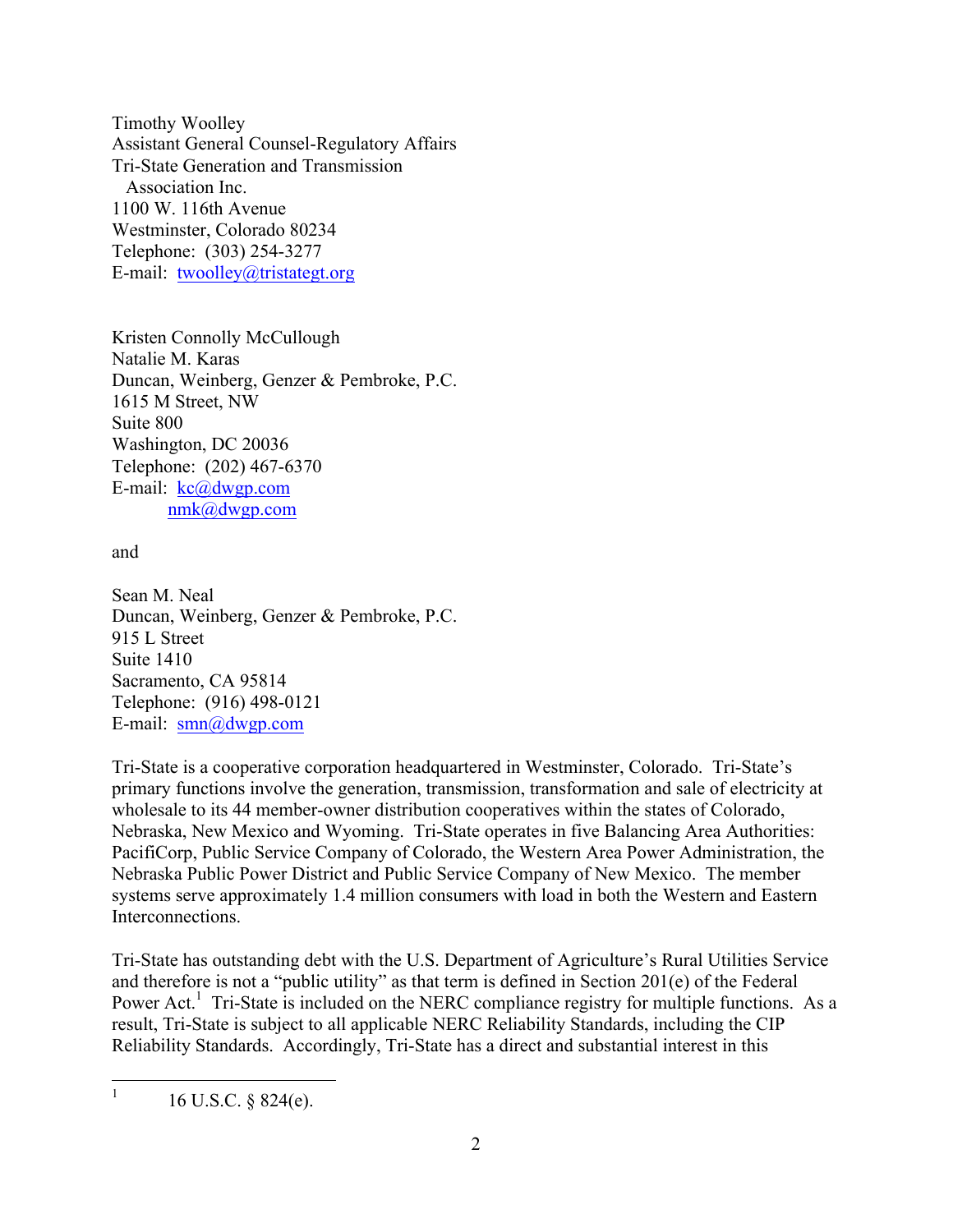duplicative or new critical infrastructure protection and cybersecurity standards that may not Standards. proceeding to the extent that the Preliminary Cybersecurity Framework may ultimately lead to result in any additional security than that already provided for by the NERC CIP Reliability

Standards.<br>These comments address Tri-State's concern that the NIST Cybersecurity Framework potentially is concerned that the application of guidelines and frameworks created in a voluntary context to creates greater burdens on the energy industry over and above the NERC Reliability Standards that will not lead to greater gains in cybersecurity reliability. Tri-State also has concerns that what is developed in a voluntary framework will become incorporated into the mandatory and enforceable regime of the NERC CIP Reliability Standards. While Tri-State supports efforts to improve reliability and minimize cybersecurity risk impacting the bulk-power system, Tri-State the existing NERC regime may have unintended consequences for the users, owners and operators of the bulk-power system subject to up to \$1 million penalties per day for each instance of NERC Reliability Standard Requirement violations.<sup>2</sup>

critical infrastructure services to manage cybersecurity risk."<sup>3</sup> Notably, the broad scope of the not limited to the electric industry. Per the Executive Order, "critical infrastructure" is broadly matters."<sup>4</sup> The voluntary NIST Cybersecurity Framework is intended to provide a "prioritized, flexible, repeatable, performance-based, and cost-effective approach" based on "existing standards, guidance, and best practices to achieve outcomes that can assist organizations responsible for Executive Order and the NIST Preliminary Cybersecurity Framework encompasses all organizations responsible for critical infrastructure services to manage cybersecurity risk, and is defined as "systems and assets, whether physical or virtual, so vital to the United States that the incapacity or destruction of such systems and assets would have a debilitating impact on security, national economic security, national public health or safety, or any combination of these

 additional layer of complexity for the electric industry to consider and incorporate because it is While the Preliminary Cybersecurity Framework suggests that the voluntary "Framework complements, and does not replace, an organization's existing business or cybersecurity risk management process and cybersecurity program," Tri-State believes it adds an unnecessary, already subject to and implementing mandatory and enforceable NERC CIP Reliability Standards. The electric industry, unlike other critical infrastructure subject to the NIST Cybersecurity Framework, is already regulated by the Federal Energy Regulatory Commission

 $\overline{a}$ <sup>2</sup>*Rules Concerning Certification of the Electric Reliability Organization; and Procedures for the Establishment, Approval, and Enforcement of Electric Reliability Standards*, Order No. 672, 114 FERC ¶ 61,104 at P 575(2006) (finding that section 316A of the Federal Power Act establishes a limit on a monetary penalty for a violation of a Reliability Standard that may be imposed by the Federal Energy Regulatory Commission, the Electric Reliability Organization (*i.e.*, NERC), or a Regional Entity pursuant to section 215 of the Federal Power Act.

 $\mathfrak{Z}$ Preliminary Cybersecurity Framework at 1.

 $\overline{4}$  $Id$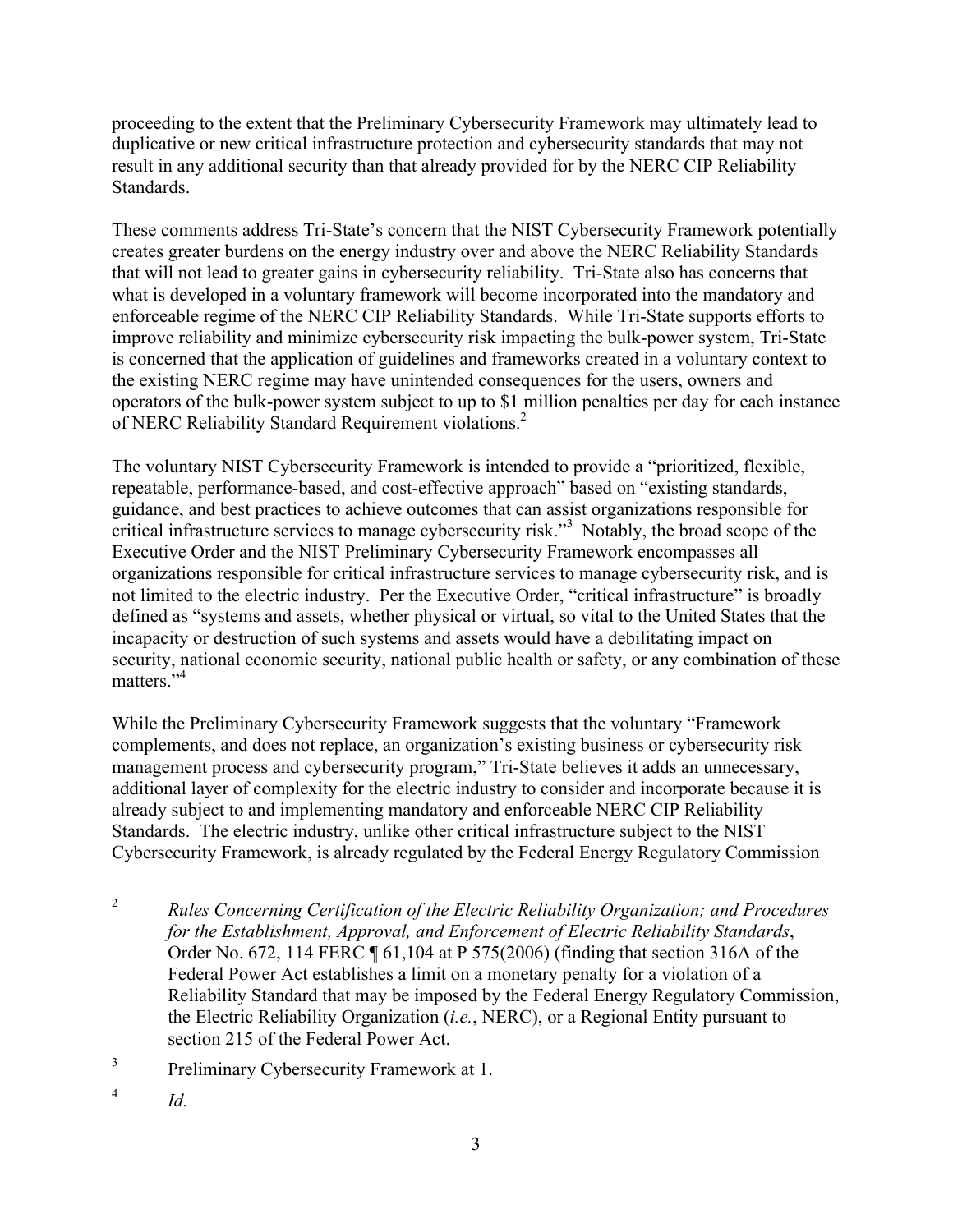and NERC. Through section 215 of the Federal Power Act, 16 U.S.C. 824o, the Federal Energy Regulatory Commission and NERC oversee the establishment and enforcement of Reliability Standards, ensure cybersecurity protection (section 215(a)(3)), and ensure the reliable operation of the bulk-power system in the event of cybersecurity incidents (section 215(a)(4)).

 should support sector-level coordination to develop implementation guidance." In those Framework. NRECA and the energy trade associations reason (at 2) that because members of the energy sector "have already devoted significant resources towards reducing cyber risk," Tri-State notes that the first bulleted point in the December 13, 2013 comments submitted by NRECA and the other energy trade associations provides that "Section 3.0 of the Framework comments, NRECA and the energy trade associations request that NIST encourage the sectors to coordinate with their Sector-Specific Agencies to review the Cybersecurity Framework and develop implementation guidance to integrate existing and future efforts in order to enable the Energy Sector to leverage and integrate cybersecurity improvements already underway into the NIST's support of sector-level coordination to develop implementation guidance is critical to the adoption of the Cybersecurity Framework by owners and operators of critical infrastructure in the energy sector.

 proposed solution, Tri-State offers a different solution. Tri-State urges NIST to remove the energy sector from the scope of the general, voluntary Cybersecurity Framework in recognition of the energy sector's ongoing efforts to minimize cybersecurity threats to the critical Because the energy sector is already subject to mandatory and enforceable CIP Reliability Order.<sup>5</sup> According to the written testimony before the U.S. House of Representatives Energy of Cheryl LaFleur, Acting Chairman of the Federal Energy Regulatory Commission, the Federal process. Tri-State supports this consultative process between NIST and the Federal Energy Regulatory Commission, as well as NERC. While Tri-State agrees with the concern being addressed by the energy trade associations' infrastructure of the bulk-power system and of the existing NERC Reliability Standards. Standards, any further efforts to alleviate cybersecurity risk pursuant to the Executive Order should occur only pursuant to the consultative process outlined in Section 6 of the Executive and Commerce Committee's Subcommittee on Energy and Power on December 5, 2013 (at 3-4) Energy Regulatory Commission and NIST are already participating in such a consultative

 energy, the concern is that the new Framework might create a new guideline that could lead to required in the NERC Reliability Standards. Until now, NIST has, by and large, focused on While the Framework is voluntary and generically applies to all critical infrastructures, not just duplicative or supplemental requirements that do not add any further protections to those already securing the confidentiality of data and protecting information systems, not the industrial control

 $\overline{a}$ Section 6 of the Executive Order states: "The Secretary shall establish a consultative process to coordinate improvements to the cybersecurity of critical infrastructure. As part of the consultative process, the Secretary shall engage and consider the advice, on matters set forth in this order, of the Critical Infrastructure Partnership Advisory Council; Sector Coordinating Councils; critical infrastructure owners and operators; Sector-Specific Agencies; other relevant agencies; independent regulatory agencies; State, local, territorial, and tribal governments; universities; and outside experts." 5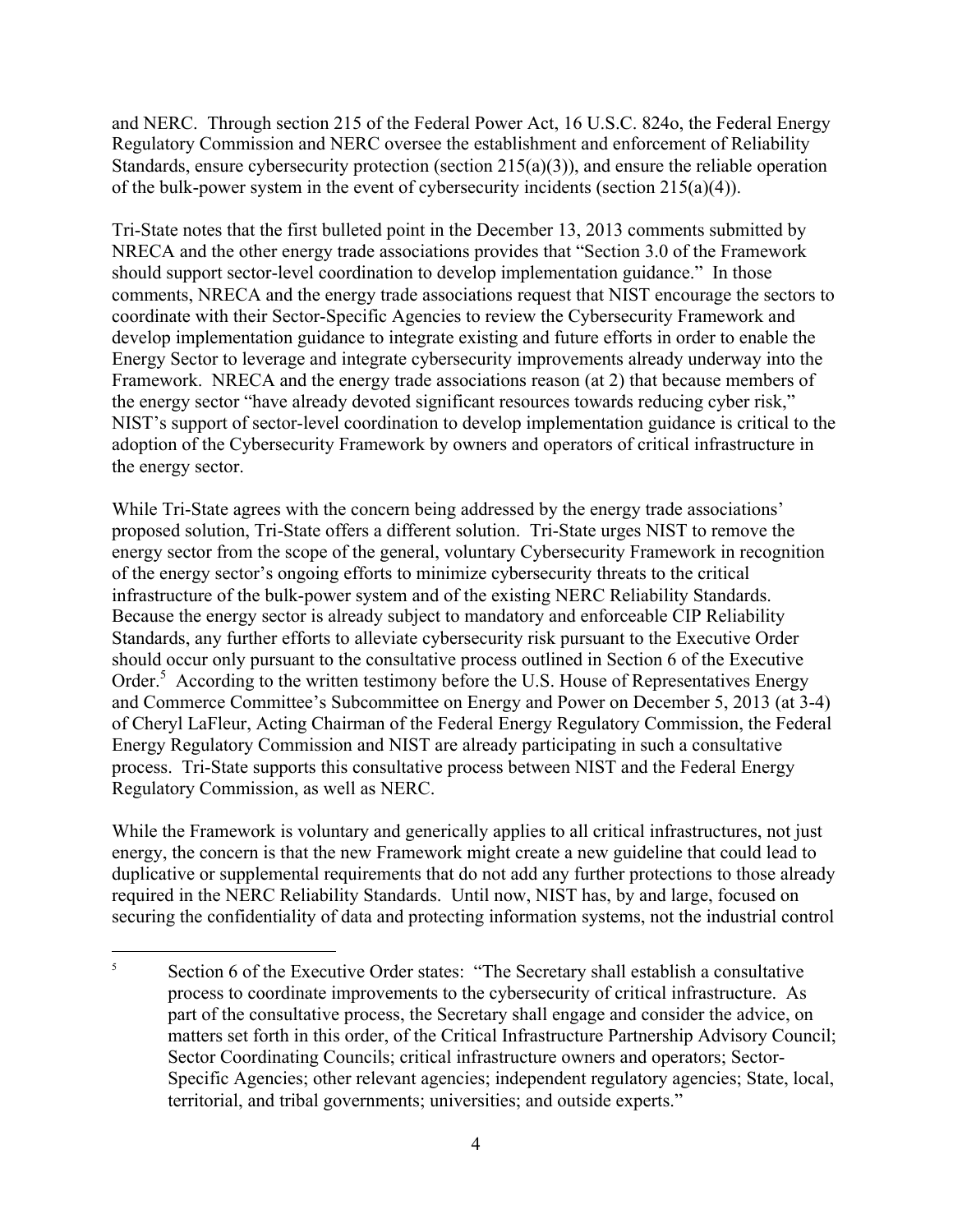systems underlying the reliability of the bulk electric system. The NERC CIP Reliability Standards focus on a relatively small number of reliability services that need to be protected as opposed to the NIST mission of establishing general standards across the board for many organizations with vastly different missions. Encouraging the energy sector to adopt or determine how to integrate an overly broad Cybersecurity Framework would further add to the regulatory burdens on an energy sector with finite resources without any assurance that any additional cybersecurity benefits would be achieved.

 An important caveat is made explicit in the NIST Preliminary Cybersecurity Framework: "The cybersecurity risk management process and cybersecurity program." *Id.* at 2. The intended Framework complements, and does not replace, an organization's existing business or "complementary" nature of the Framework to the NERC CIP Reliability Standards compliance efforts by the energy industry is the cause of Tri-State's concern. Tri-State notes the relationship between the NIST Preliminary Framework and the CIP Reliability Standards is inevitably linked given the Federal Energy Regulatory Commission's precedent of directing NERC to review and incorporate NIST standards and frameworks into the development of the CIP Reliability Standards. For example, in the order approving the original CIP Reliability Standards in 2008, the Federal Energy Regulatory Commission concluded:

> The Commission continues to believe – and is further persuaded by the comments – that NERC should monitor the development and provisions that will protect the Bulk-Power System better than the Electric Reliability Organization] to consult with federal entities Commission. Consistent with the CIP NOPR, any provisions that an evaluation of existing Reliability Standards or the need for new implementation of the NIST standards to determine if they contain CIP Reliability Standards. Moreover, we direct the [NERC, as the that are required to comply with both CIP Reliability Standards and NIST standards on the effectiveness of the NIST standards and on implementation issues and report these findings to the will better protect the Bulk-Power System should be addressed in NERC's Reliability Standards development process. The Commission may revisit this issue in future proceedings as part of CIP Reliability Standards, or as part of an assessment of NERC's performance of its responsibilities as the ERO.<sup>6</sup>

The Federal Energy Regulatory Commission continues to direct NERC to review and consider NIST developments as NERC pursues its obligations pursuant to section 215 of the Federal Power Act. The Federal Energy Regulatory Commission continues to use NIST frameworks and policies as a basis for comparison and a baseline for NERC standards to strive to meet. When NERC submitted the latest iteration of the CIP Reliability Standards (Version 5) to the Federal Energy Regulatory Commission for approval, NERC noted the modified standards incorporated aspects of NIST's frameworks and policies after a careful review in the NERC Reliability

 $\overline{a}$ 

 6 *Mandatory Reliability Standards for Critical Infrastructure Protection,* Order No. 706, 122 FERC ¶ 61,040 at P 233 (2008) (footnote omitted).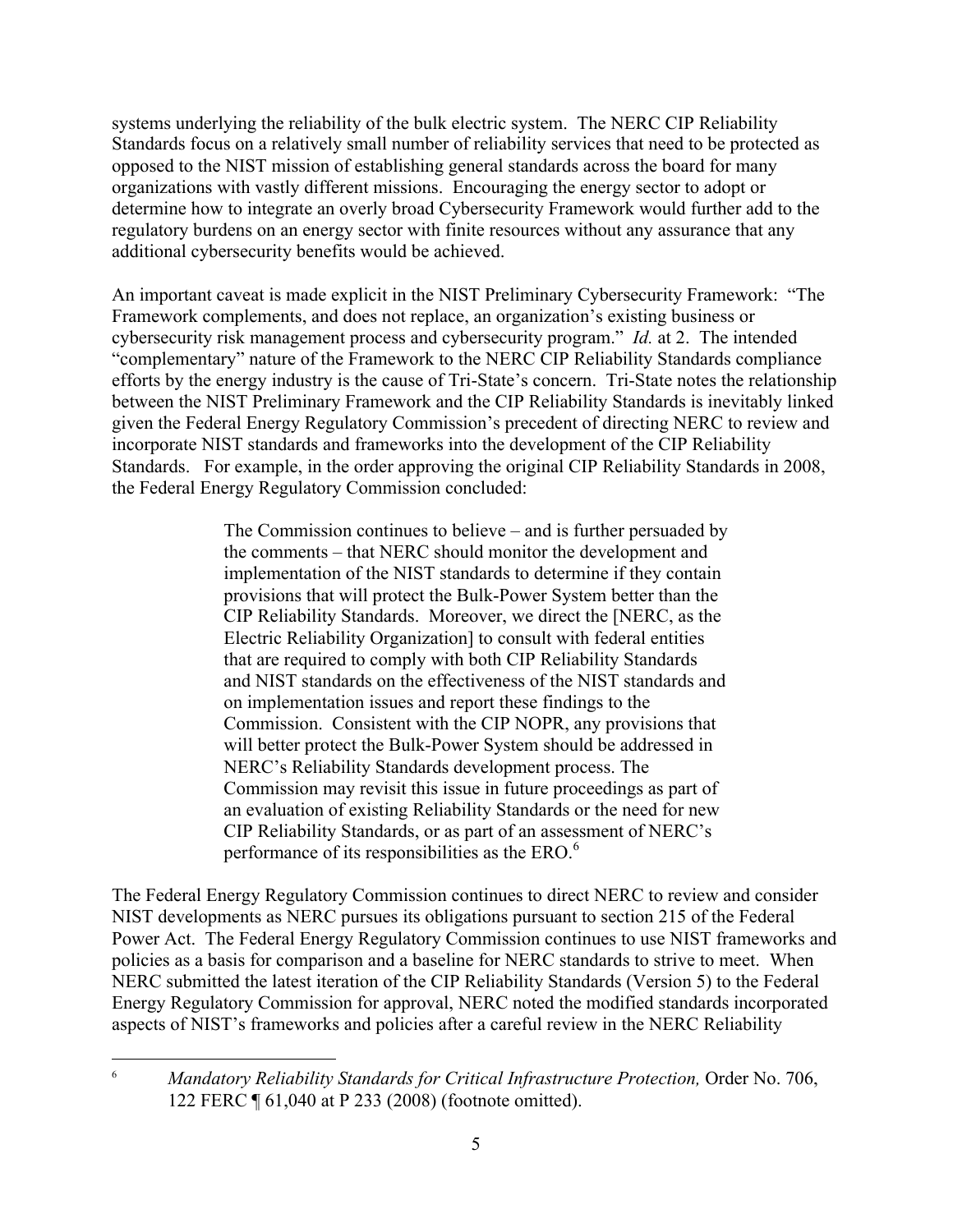proposed rulemaking regarding these Version 5 CIP Reliability Standards, however, the integrity, and availability of systems.<sup>7</sup> The Federal Energy Regulatory Commission also sought Standards."<sup>8</sup> In its comments in response to the notice of proposed rulemaking, NERC proffered Framework (and any other NIST standards) in the CIP Reliability Standards.<sup>9</sup> Tri-State agrees cybersecurity incidents.<sup>10</sup> Standards development process. In the Federal Energy Regulatory Commission's notice of Commission pointed out that NERC's proposed categorization process is based on facility ratings, such as generation capacity and voltage levels, whereas the NIST Risk Management Framework categorizes systems based on cyber security principles regarding the confidentiality, comment on "whether, and in what way, adoption of certain [other] aspects of the NIST Risk Management Framework could improve the security controls proposed in the CIP version 5 it is a discussion for a technical forum inclusive of industry, NERC, and Commission staff with respect to whether or how to incorporate additional elements of the NIST Risk Management that NERC appropriately modified NIST standards when integrating them into the CIP Reliability Standards with respect to the relevant categorization process for the identification of assets for protection. Tri-State adds that it is not beneficial to have the all-encompassing NIST Frameworks applicable to the energy sector when NERC and the Federal Energy Regulatory Commission have been specifically authorized to develop and enforce Reliability Standards tailored to protect the reliability of the bulk-power system, including with respect to

 The Federal Energy Regulatory Commission agreed with the approach proposed by NERC that a than directing NERC to simply adopt NIST's guidelines wholesale.<sup>11</sup> Tri-State submits that this opportunity to review and analyze what is developed in a broader context by NIST and technical conference discussing certain technical issues and the relevance of the NIST Risk Management Framework to the CIP Reliability Standards was an appropriate next step, rather example of the historical practice of leaving it to NERC to determine how best to incorporate NIST standards into the CIP Reliability Standards should continue. NERC and the energy industry through the NERC Reliability Standards development process should have the determine if it is appropriate to incorporate into the CIP Reliability Standards (and how best this may be done). Tri-State believes the same approach is appropriate with respect to NIST's Cybersecurity Framework.

The subject matter of the NIST Cybersecurity Framework is already the responsibility of NERC, the Electric Reliability Organization certified by the Federal Energy Regulatory Commission, pursuant to section 215(c) of the Federal Power Act. As the Electric Reliability Organization, NERC has been certified to establish and enforce reliability standards for the bulk-power

 $\overline{a}$ 

10 See section  $215(a)(3)$  of the Federal Power Act.

 $\boldsymbol{7}$ *Version 5 Critical Infrastructure Protection Reliability Standards, NOPR, 143 FERC* ¶ 61,055 at P 61 (2013) ("Version 5 CIP NOPR").

<sup>8</sup> *Id.* at P 117.

<sup>9</sup> Version 5 Critical Infrastructure Protection Reliability Standards, Order No. 791, 145 FERC ¶ 61,160 at P 221 (2013) ("Order 791").

 $11$ *Order 791* at P 225.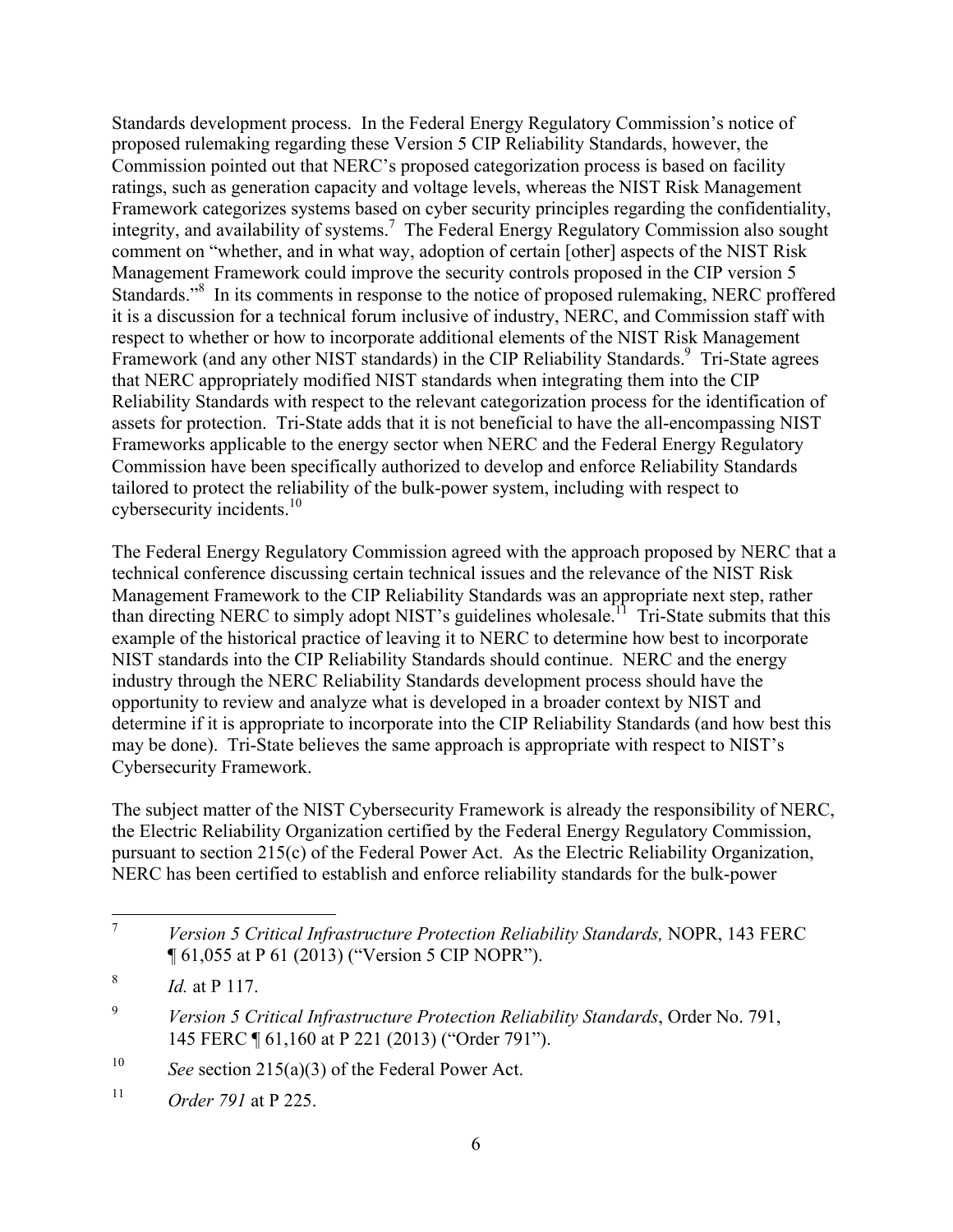system.<sup>12</sup> The statute defines a reliability standard as a requirement, approved by the Federal including cybersecurity protection.<sup>15</sup> The reliable operation intended to be achieved by the separation, or cascading failures as a result of a cybersecurity incident.<sup>14</sup> Section 215(a)(8) of the Federal Power Act defines a "cybersecurity incident" as "a malicious act or suspicious event the reliable operation of the bulk power system." Clearly, it is within NERC's purview to Energy Regulatory Commission, to provide for reliable operation of the bulk-power system, implementation of the reliability standards includes the avoidance of instability, uncontrolled that disrupts, or was an attempt to disrupt, the operation of those programmable electronic devices and communication networks including hardware, software and data that are essential to develop cybersecurity standards to protect the critical infrastructure of the bulk-power system. Likewise, historical practice indicates that NERC reviews and incorporates appropriate elements

 of NIST-developed guidelines and frameworks into the NERC-proposed Reliability Standards. Notably, Congress has previously ensured that NERC and the energy industry are heavily developing reliability standards and otherwise exercising its duties.<sup>15</sup> And, unlike other of reliability standards. Section 215(d)(4) of the Federal Power Act provides that the Federal whole or in part. involved in the development of standards for the protection of the cyber risks associated with the energy critical infrastructure, which includes the consideration of whether any NIST-developed guidelines and frameworks are appropriately adopted in CIP Reliability Standards. *See generally*  section 215 of the Federal Power Act. NERC must have rules that provide for reasonable notice and opportunity for public comment, due process, openness, and balance of interests in provisions of the Federal Power Act, the Federal Energy Regulatory Commission may not unilaterally revise what is submitted to it in a filing as NERC retains control of the development Energy Regulatory Commission shall remand to NERC for further consideration a proposed reliability standard or a modification to a reliability standard that the Commission disapproves in

 industry.16 Given the structure outlined in section 215 of the Federal Power Act for the In the context of the critical infrastructure of the bulk-power system, a technically knowledgeable, sector-specific certified Electric Reliability Organization has the authority to ensure the reliable operation and cybersecurity protection of the bulk-power system through a Reliability Standards development process that heavily relies upon those with intimate knowledge of the critical infrastructure to be protected (*i.e.*, the users, owners and operators of the bulk-power system). Congress chose not to place exclusive authority at the Federal Energy Regulatory Commission or implement any other top-down approach to developing cybersecurity protections for the bulk-power system, instead opting to create an Electric Reliability Organization and specifying requirements that standards be developed in consultation with the development of applicable cybersecurity reliability standards, it is not appropriate for the NIST

 $\overline{a}$ 

Section  $215(a)(2)$  of the Federal Power Act.

<sup>13</sup> Section  $215(a)(3)$  of the Federal Power Act.

<sup>14</sup> Section  $215(a)(4)$  of the Federal Power Act.

<sup>15</sup> Section  $215(c)(2)(D)$  of the Federal Power Act.

<sup>16</sup> See *id*.